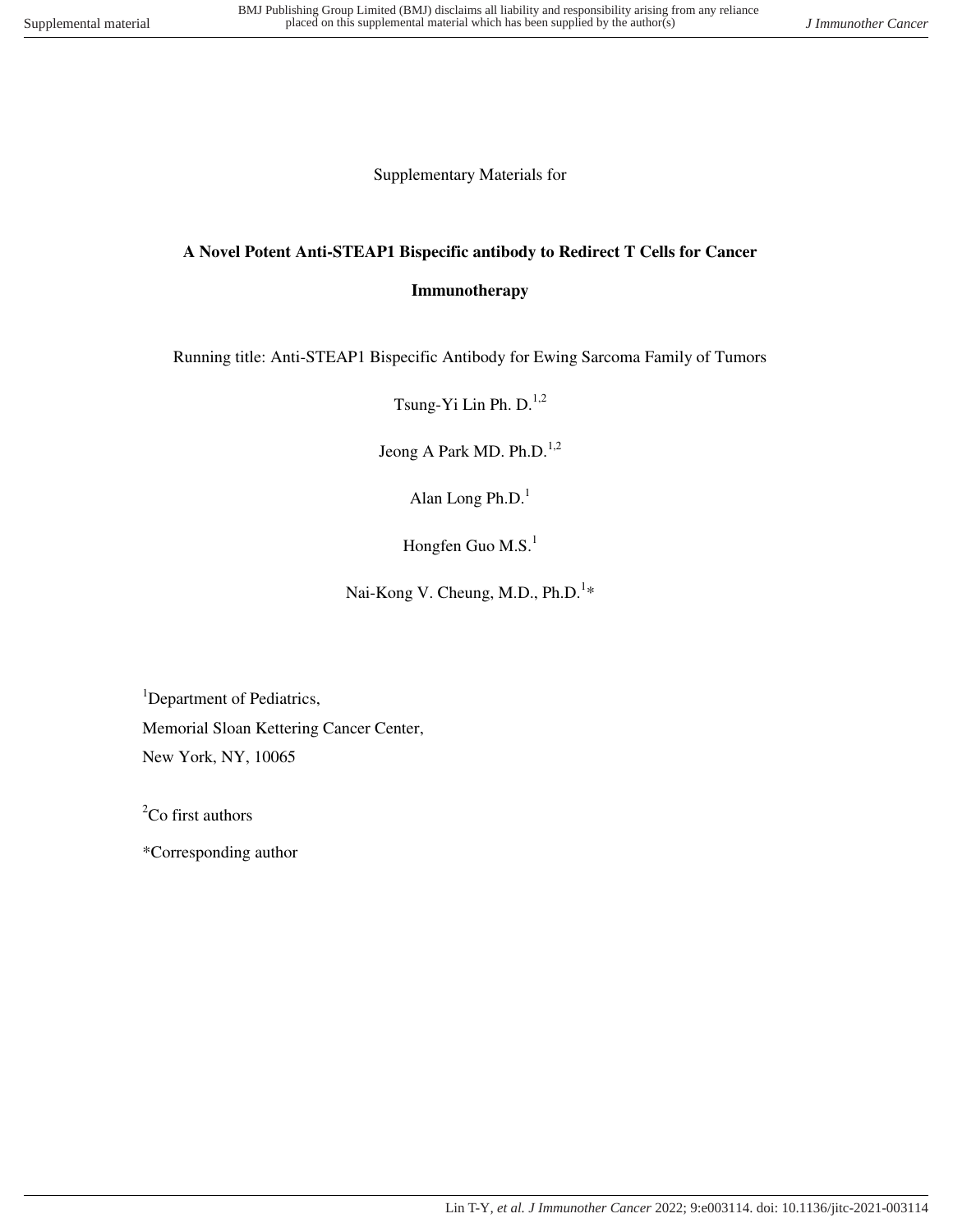Supplementary Table S1. Binding affinities of humanized STEAP1 IgG antibodies by

cell-based fluorescent method.

|                              | Chimeric X-120 | VL1+VH1       | $VL1+VH2$     | $VL1+VH5$       | $VI.2+VH2$  |
|------------------------------|----------------|---------------|---------------|-----------------|-------------|
| Light chain humanness $(\%)$ | 83             | 91            | 91            | 91              | 91          |
| Heavy chain humanness $(\%)$ | 75             | 87            | 87            | 87              | 87          |
| <b>B</b> max                 | $147 \pm 20$   | $150 + 10$    | $151 + 5$     | $115 \pm 18$    | $167 + 9$   |
| KD(nM)                       | $0.7 \pm 0.6$  | $1.5 \pm 0.5$ | $2.6 \pm 0.3$ | $39.7 \pm 12.6$ | $2.4 + 0.6$ |
| R <sub>2</sub>               | 0.6            | 0.92          | 0.99          | 0.98            | 0.96        |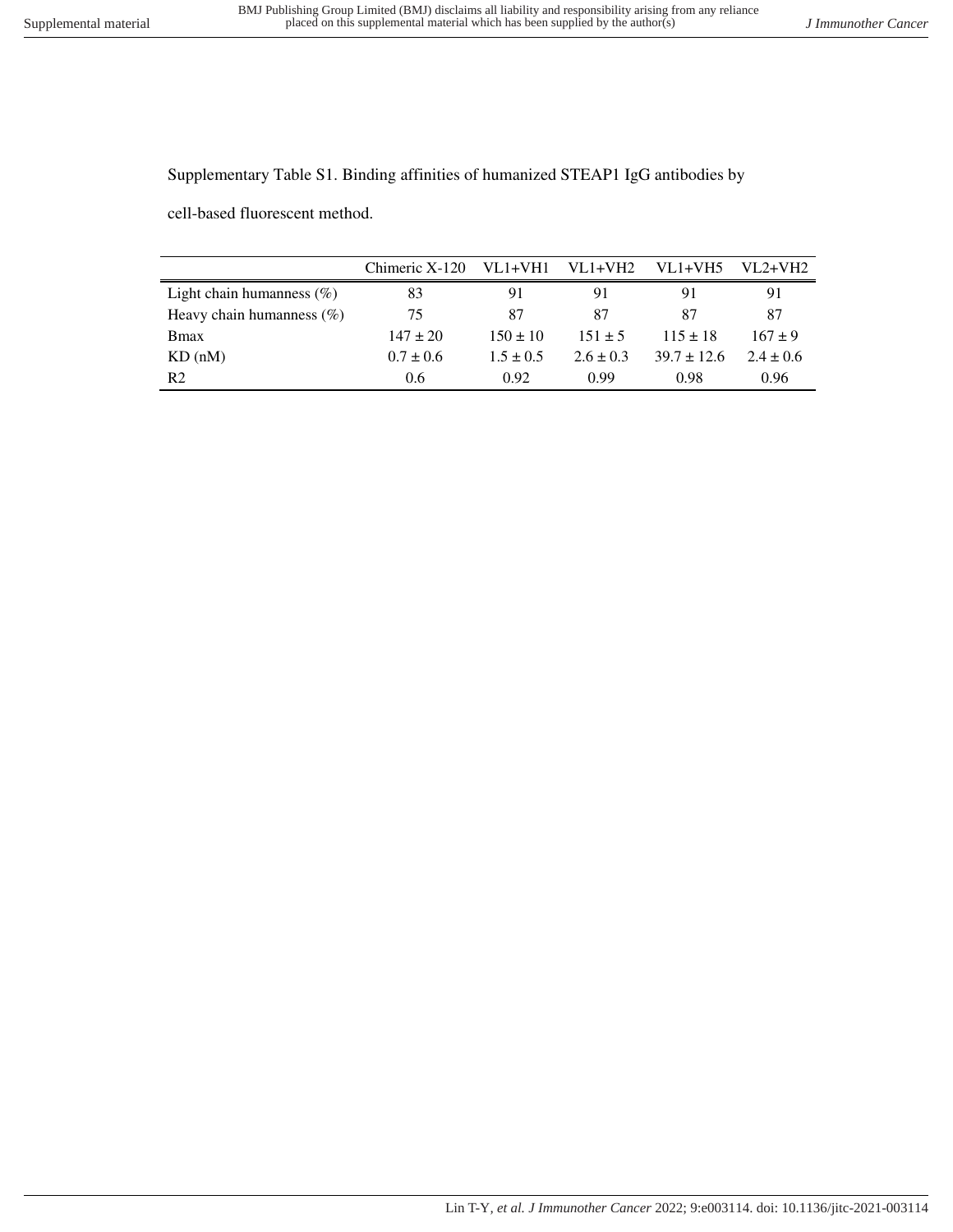| Proteins      | OD      | Conc.   | 0 <sub>hr</sub> | Freeze-thaw | $40^{\circ}$ C for 7 days | $40^{\circ}$ C for 14 | $40^{\circ}$ C for 21 days | $40^{\circ}$ C for 28 |
|---------------|---------|---------|-----------------|-------------|---------------------------|-----------------------|----------------------------|-----------------------|
|               | (280nm) | (mg/ml) | $(\%)$          | $(\%)$      | $(\%)$                    | days $(\%)$           | $(\%)$                     | days $(\%)$           |
| Chimeric X120 | 2.58    | 1.58    | 99.2            | 98          | 90.4                      | 86                    | 80.5                       | 76.1                  |
| $VI.1+VH1$    | 3.34    | 2.03    | 99.4            | 98.9        | 91.9                      | 87.4                  | 81.5                       | 77.3                  |
| $VI.1+VH2$    | 3       | 1.82    | 99.5            | 93.2        | 90.9                      | 88.4                  | 82.4                       | 78.2                  |
| $VI.1+VH5$    | 2.75    | 1.66    | 99.5            | 91          | 91.2                      | 88.5                  | 83.7                       | 79.5                  |
| $VI.2+VH1$    | 3.49    | 2.12    | 99.5            | 97.9        | 92.8                      | 88.7                  | 83.8                       | 80.2                  |
| $VI.2+VH2$    | 3.67    | 2.23    | 99.4            | 98          | 91.8                      | 88.8                  | 83.7                       | 79.6                  |
| $VI.3+VHI$    | 3.48    | 2.12    | 99.4            | 97.2        | 91.6                      | 88.4                  | 82.1                       | 78                    |
| $VI.3+VH2$    | 2.34    | 1.42    | 99.2            | 97.6        | 80.5                      | 68.5                  | 57.4                       | 50.6                  |
| $VIA+VH1$     | 3.26    | 1.98    | 99.4            | 98.6        | 86.1                      | 73.7                  | 62                         | 54.1                  |
| $VIA+VH2$     | 3.14    | 1.91    | 99.4            | 99.2        | 85.8                      | 73.1                  | 61.7                       | 53.1                  |

Supplementary Table S2. Purity and Stability of humanized STEAP1 IgG1 antibodies by HPLC.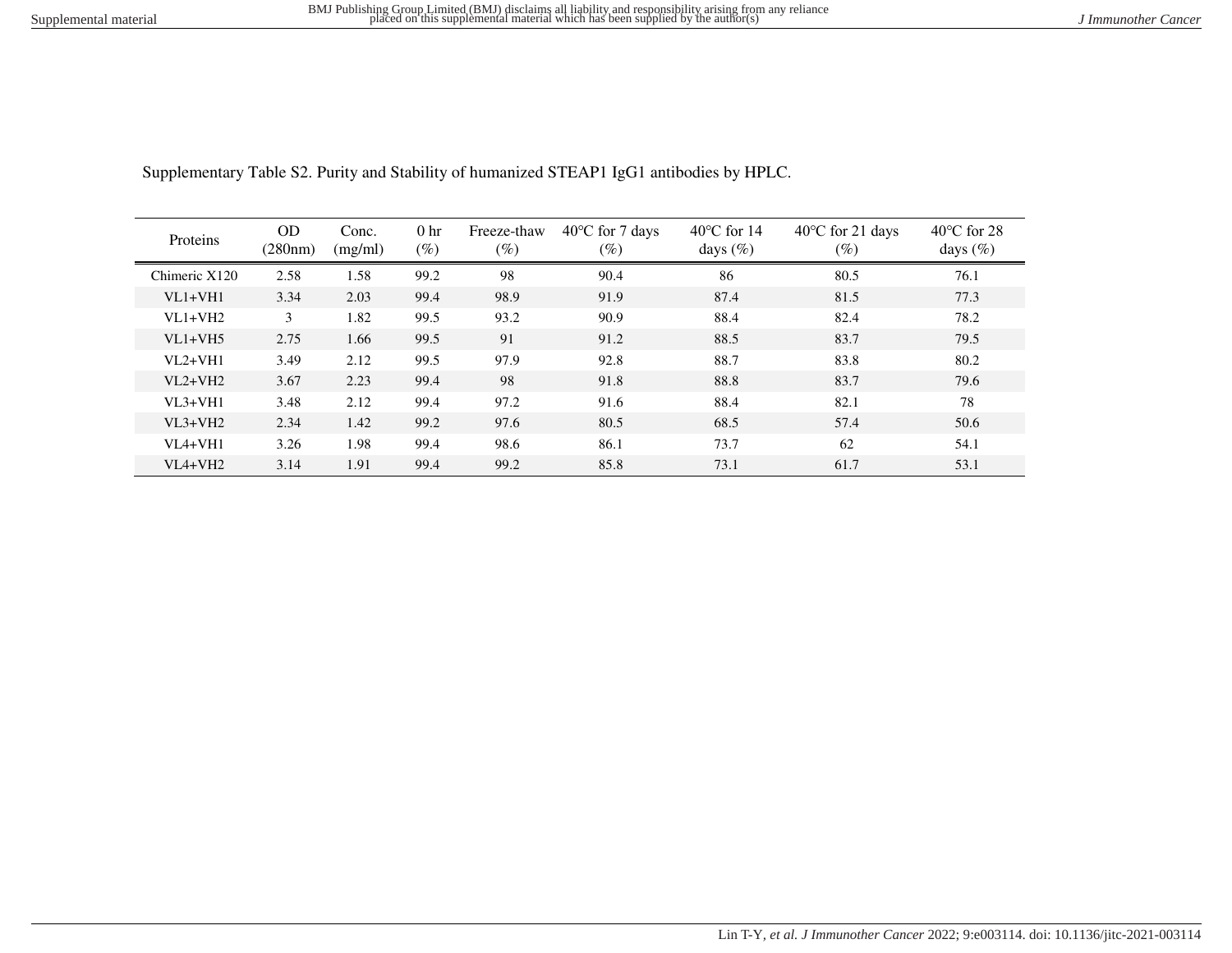Supplementary Table S3. Amino acid sequences of VH and VL regions

| Variable<br>Region | Amino Acid sequence                                                                                                              |
|--------------------|----------------------------------------------------------------------------------------------------------------------------------|
| VH1                | QVQVQESGPGLVKPSQTLSLTCTVTGYSITSDYAWNWIRQPPGKGLEWMGYISNSGSTSYNPSLKSRITISRDTSKNQFSLKL<br>SSVTAADTAVYYCARERNYDYDDYYYAMDYWGQGTTLTVSA |
| VH2                | DVQVQESGPGLVKPSQTLSLTCTVTGYSITSDYAWNWIRQPPGKGLEWMGYISNSGSTSYNPSLKSRITISRDTSKNQFSLKL<br>SSVTAADTAVYYCARERNYDYDDYYYAMDYWGQGTTLTVSA |
| VH <sub>5</sub>    | DVQVQESGPGLVKPSQTLSLTCTVTGYSITSDYAWNWIRQPPGKGLEWMGYISNSGSTYYNPSLKSRITISRDTSKNQFSLKL<br>SSVTAADTATYYCARERNYDYDDYYYAMDYWGQGTTLTVSA |
| VL1                | DIVMTQSPDSLAVSLGERVTMNCKSSQSLLYRSNQKNYLAWYQQKPGQSPKLLIYWASTRESGVPDRFSGSGSGTDFTLTIS<br>SVQAEDVAVYYCQQYYNYPRTFGGGTKVEIKR           |
| VI.2               | DIVMTQSPDSLAVSVGERVTMNCKSSQSLLYRSNQKNYLAWYQQKPGQPPKLLIYWASTRESGVPDRFSGSGSGTDFTLTIS<br>SVQAEDVAVYYCQQYYNYPRTFGGGTKVEIKR           |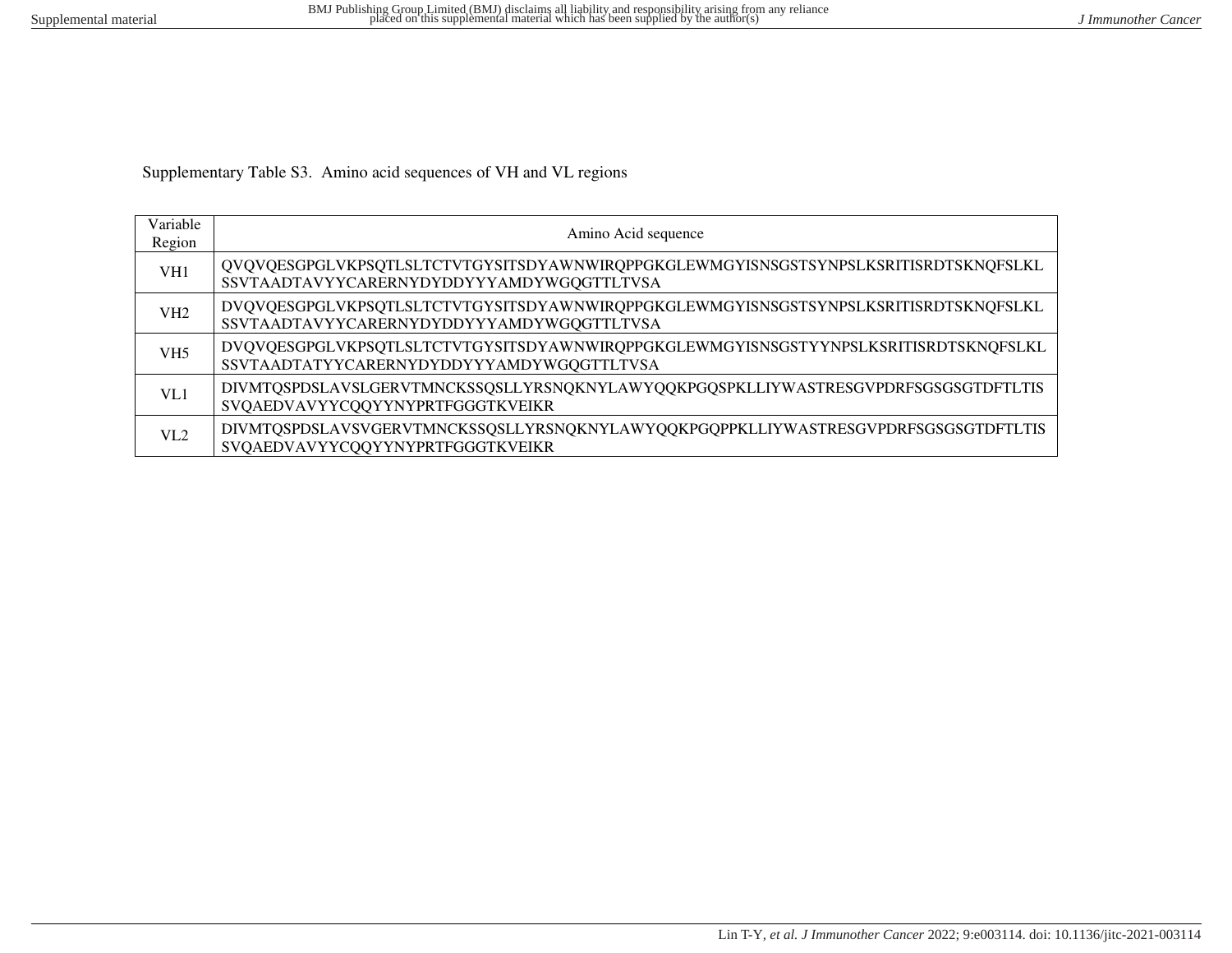| <b>BsAb</b>  | Conc.<br>(mg/mL) | 0 hour<br>(%) | Freeze-thaw<br>$(\%)$ | $40^{\circ}$ C for 7 days<br>$(\%)$ | $40^{\circ}$ C for 14 days<br>$(\%)$ | $40^{\circ}$ C for 21 days<br>$(\%)$ | $40^{\circ}$ C for 28 days<br>$(\%)$ |
|--------------|------------------|---------------|-----------------------|-------------------------------------|--------------------------------------|--------------------------------------|--------------------------------------|
| <b>BC259</b> | 1.8              | 88.2          | 86.3                  | 85.2                                | 79.5                                 | 72.3                                 | 63.4                                 |
| <b>BC260</b> | 1.2              | 87.9          | 86.1                  | 84.8                                | 79.7                                 | 75.6                                 | 66.2                                 |
| <b>BC261</b> | 1.2              | 85.7          | 83.4                  | 82.4                                | 77.1                                 | 74.5                                 | 70.0                                 |
| <b>BC262</b> | 1.3              | 88.4          | 86.4                  | 84.9                                | 81.1                                 | 77.0                                 | 64.5                                 |

Supplementary Table S4. Purity and Stability of anti-STEAP1 bispecific antibodies by HPLC.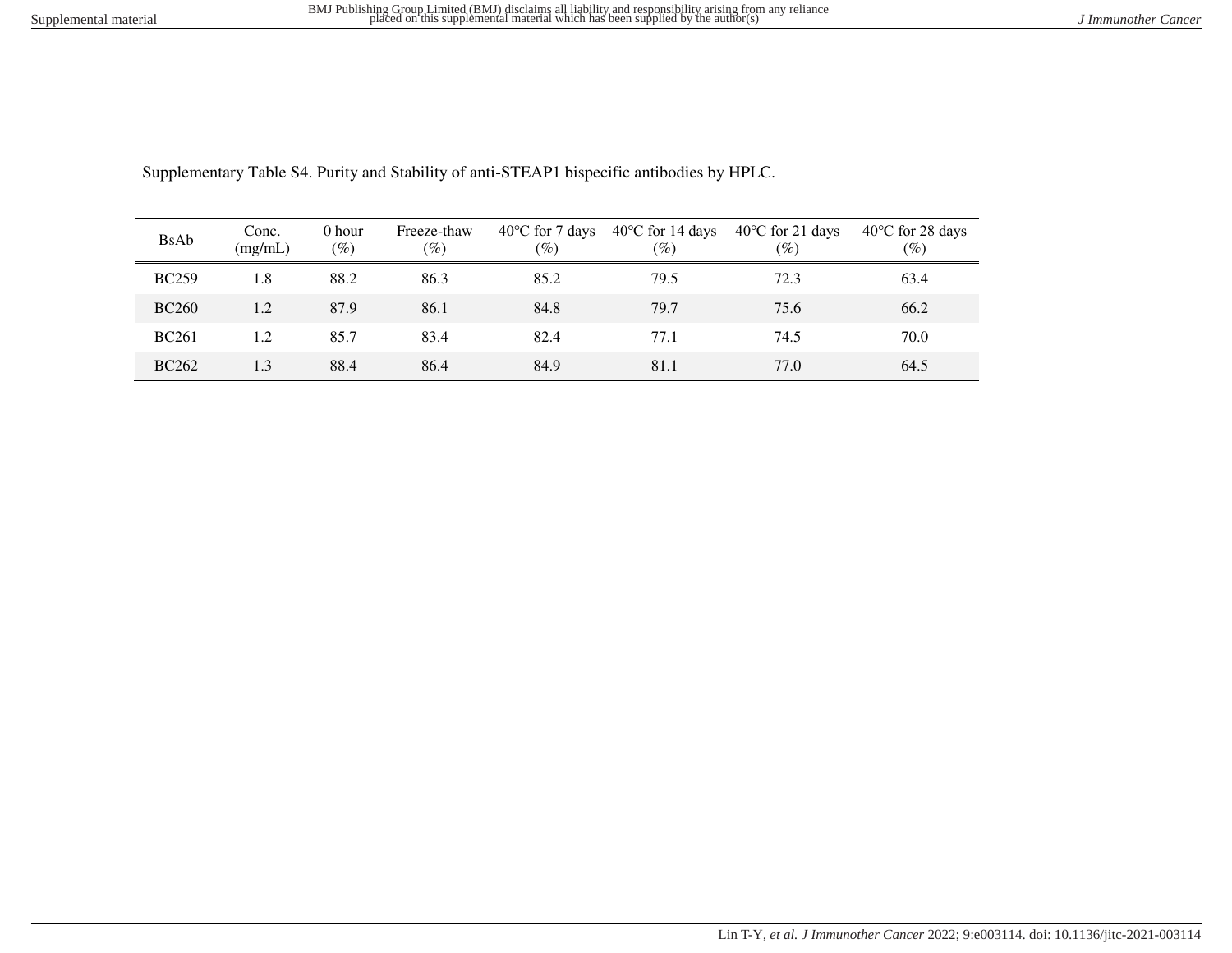control

MFI of STEAP1 (BC261 binding)

| Breast cancer            | <b>HTB 132</b>                | 103    | 117 |
|--------------------------|-------------------------------|--------|-----|
|                          | MCF7                          | 97     | 118 |
|                          | <b>HCC1954</b>                | 108    | 130 |
| Colorectal cancer        | LS174T LUC                    | 113    | 147 |
|                          | SW1222                        | 100    | 130 |
| <b>DSRCT</b>             | <b>BER</b>                    | 102    | 122 |
|                          | $\mathbf{B}\mathbf{Z}$        | 108    | 209 |
| <b>EFT</b>               | TC-32                         | 94     | 554 |
|                          | <b>TC71</b>                   | 100    | 397 |
|                          | $SK-ES-1$                     | 101    | 292 |
|                          | A673                          | 105    | 341 |
|                          | A4573                         | 100    | 292 |
|                          | <b>SKELP</b>                  | 99     | 226 |
|                          | <b>TC71</b>                   | 103    | 271 |
|                          | <b>SKEAW</b>                  | 102    | 204 |
|                          | <b>SKERT</b>                  | 104    | 170 |
|                          | <b>SKNMC</b>                  | 150    | 161 |
| Gastric cancer           | $\rm{AGS}$                    | 107    | 116 |
|                          | NCI-N87                       | 105    | 127 |
| Hepatocellular carcinoma | HEP G2                        | 91     | 119 |
|                          | SK-HEP-1                      | 97     | 146 |
| Melanoma                 | M14 Luc                       | 109    | 135 |
|                          | M14                           | 103    | 100 |
| Neuroblastoma            | IMR32 LUC                     | 103    | 120 |
|                          | SK-N-FI                       | 111    | 137 |
|                          | BE(1)N                        | 100    | 140 |
|                          | IMR32                         | 109    | 155 |
|                          | <b>SKNSH</b>                  | 89     | 112 |
| Osteosarcoma             | U <sub>2</sub> O <sub>S</sub> | 116    | 175 |
|                          | U2OS LUC                      | 141    | 132 |
|                          | SAOS2                         | 107    | 165 |
|                          | 143B LUC                      | 92     | 214 |
|                          | CRL-1427                      | $88\,$ | 439 |
| Canine osteosarcoma      | $D-17$                        | 106    | 227 |
|                          | <b>DAN</b>                    | 102    | 144 |
|                          | $DSN$                         | 102    | 219 |
|                          | <b>DSDH</b>                   | 105    | 146 |
| Pancreatic cancer        | SW1990 EGFR KO                | 100    | 135 |
|                          | SW1990 Her2 KO                | 106    | 136 |

Supplementary Table S5. STEAP1-BsAb binding to varieties of tumor cell line.

Cancer Cell line MFI of unstained<br>
Cell line control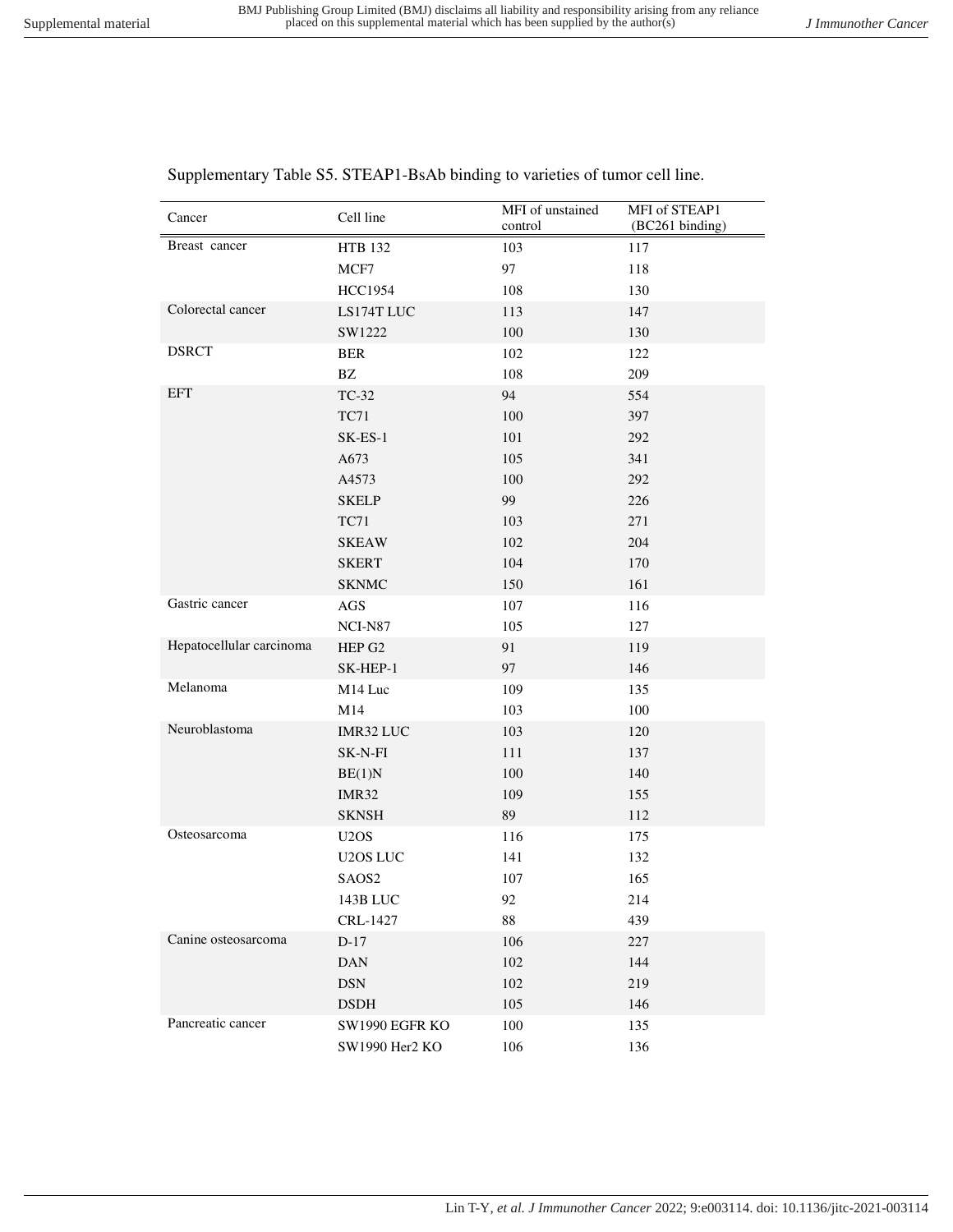|                        | KYSE-70           | 105 | 120 |
|------------------------|-------------------|-----|-----|
|                        | MIA PaCa-2        | 104 | 123 |
| Prostate cancer        | DU145             | 94  | 158 |
|                        | PC3 PSMA mTurqCBG | 111 | 127 |
|                        | PC3 tdrrsRLuc     | 98  | 118 |
|                        | PC3 PSMA          | 104 | 118 |
|                        | PC <sub>3</sub>   | 105 | 112 |
|                        | <b>LNCaP AR</b>   | 104 | 297 |
|                        | CWR <sub>22</sub> | 116 | 252 |
|                        | 22Rv1             | 102 | 210 |
|                        | <b>VCaP</b>       | 107 | 145 |
|                        | DU145             | 98  | 210 |
| Rhabdomyosarcoma       | <b>RH30</b>       | 88  | 108 |
|                        | <b>RH41</b>       | 105 | 116 |
|                        | <b>RH30</b>       | 101 | 120 |
| Small cell lung cancer | <b>NCI-H524</b>   | 87  | 133 |
|                        | <b>NCI-N417</b>   | 104 | 147 |
| Wilims tumor           | Wilims1           | 108 | 361 |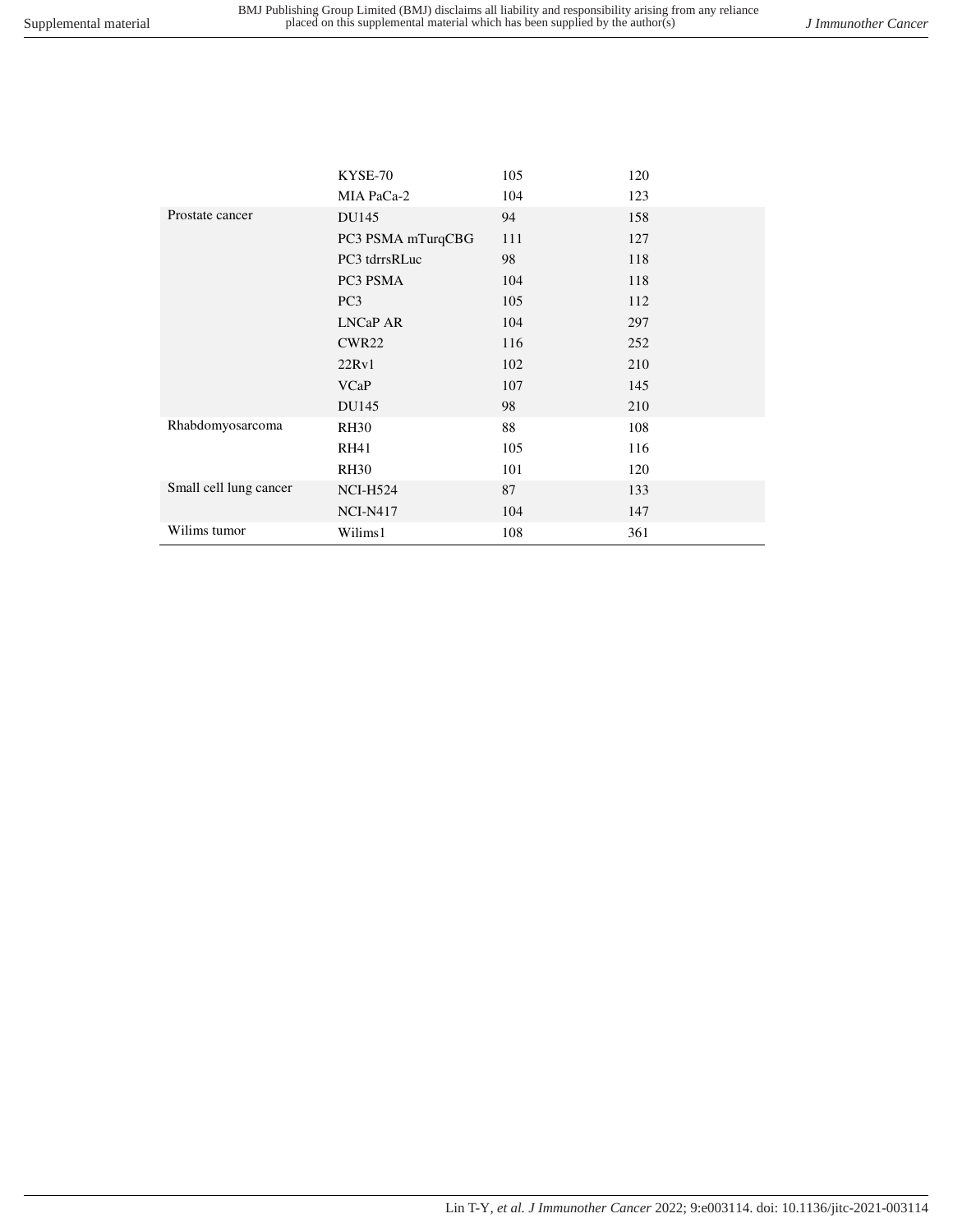Supplementary Table S6. STEAP1 expression (MFI, Mean Fluorescence Intensity) in multiple tumor cell lines and *in vitro* sensitivities (EC50, pM) to anti-STEAP1 BsAb (BC261). The MFI of unstained control was set to 5.

| Cancer                        | Cell line    | <b>MFIs</b> | $EC_{50}$ (pM) |
|-------------------------------|--------------|-------------|----------------|
| Ewing sarcoma family of tumor | TC-32        | 168         | 4.9            |
|                               | <b>TC71</b>  | 128.8       | 1.1            |
|                               | SK-ES-1      | 75.2        | 3              |
|                               | A4573        | 74.9        | 5              |
|                               | <b>SKEAW</b> | 58.3        | 25.8           |
|                               | <b>SKELP</b> | 90          | 1.8            |
|                               | <b>SKERT</b> | 61.4        | 8.2            |
|                               | <b>SKNMC</b> | 12.8        | 10.9           |
| Prostate cancer               | LNCaP-AR     | 74          | 21.1           |
|                               | CWR22        | 26          | 26.7           |
|                               | <b>VCaP</b>  | 11          | 214.8          |
| Canine osteosarcoma           | $D-17$       | 121         | 24.8           |
|                               | <b>DSN</b>   | 83          | 7.2            |
|                               | <b>DAN</b>   | 26          | 29.5           |
|                               | <b>DSDh</b>  | 23          | 16.2           |
| Neuroblastoma                 | IMR32        | 5           | >5000          |
| Acute leukemia                | $HL-60$      | 5           | >5000          |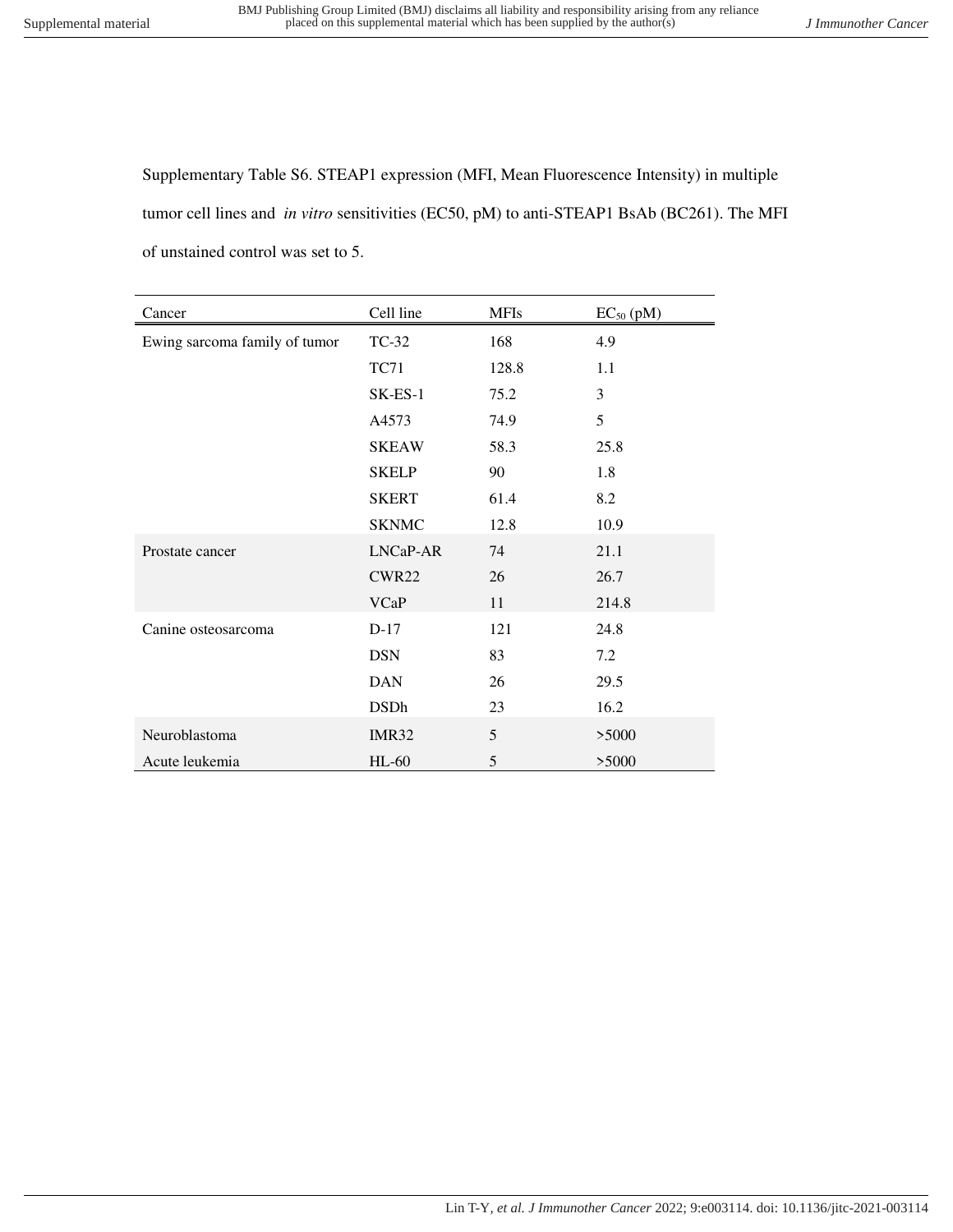| <b>Biclone</b> | Antibody format    | Purity $(\%)$ ,<br><b>HPLC</b> | Binding affinity KD (M) | Endotoxin |                     |
|----------------|--------------------|--------------------------------|-------------------------|-----------|---------------------|
|                |                    |                                | CD3                     | Target    | (EU/mg)             |
| <b>BC261</b>   | $IgG-[L]$ -sc $Fv$ | 95                             | $6.02E-09$              | <b>ND</b> | $\langle 2 \rangle$ |
| <b>BC328</b>   | Monomeric BiTE     | 90                             | 4.39E-08                | <b>ND</b> | $\langle 2 \rangle$ |
| <b>BC329</b>   | Dimeric BiTE       | 89                             | 4.08E-09                | ND        | $\langle$ 2         |
| <b>BC330</b>   | BiTE-Fc            | 92                             | 2.80E-09                | <b>ND</b> | $\langle 2 \rangle$ |
| <b>BC365</b>   | $IgG-[H]-scFv$     | 95                             | 9.46E-09                | <b>ND</b> | $\langle 2 \rangle$ |
| HD148          | IgG-heterodimer    | 95                             | 2.64E-08                | <b>ND</b> | $\triangleleft$     |

Supplementary Table S7. Purity, affinity, and endotoxin of STEAP1-BsAb formats.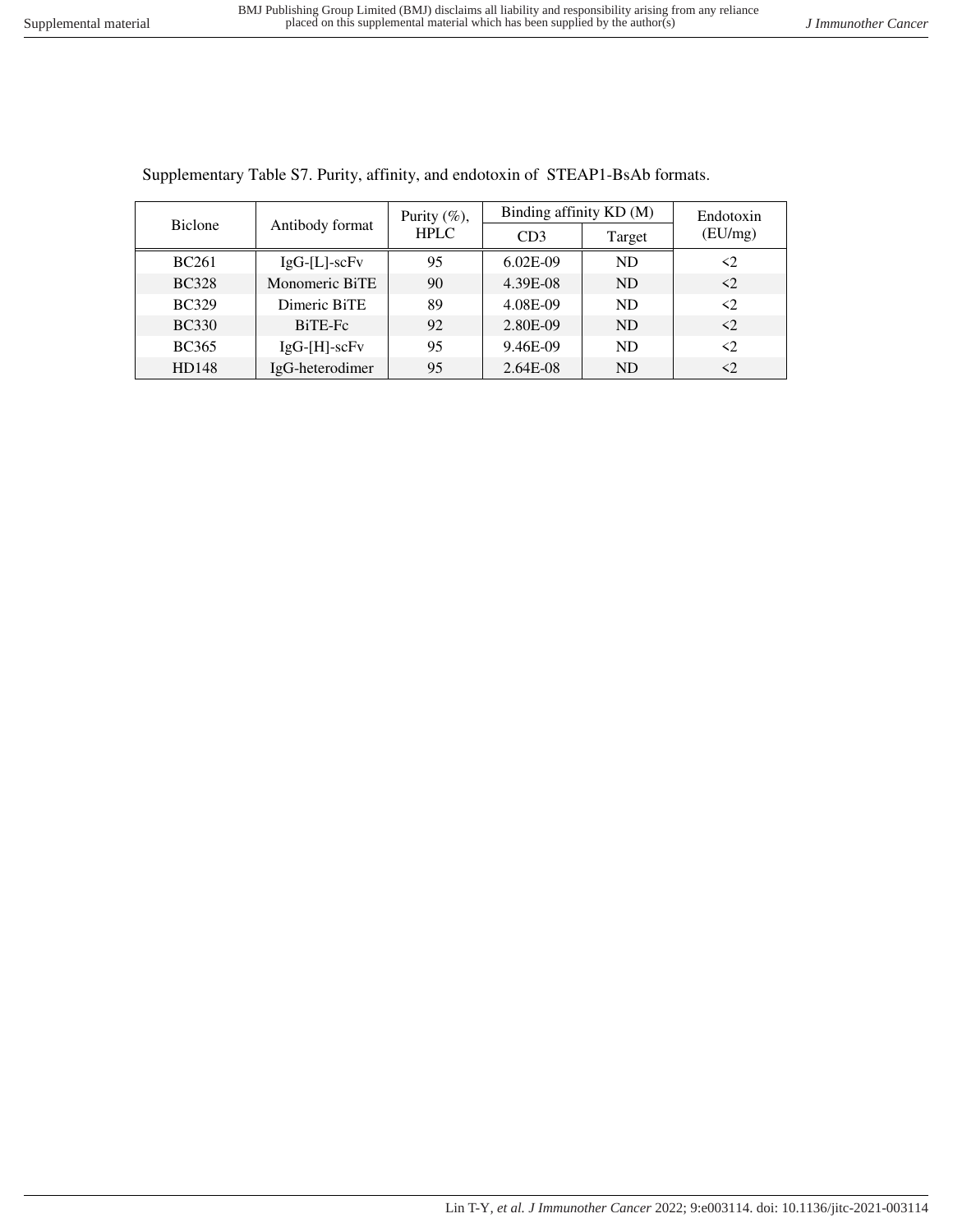Supplementary Table S8. Tumor infiltrating lymphocytes quantified by area under each BLI curves

| Treatment                         | TIL quantified by BLI AUC |               |                         |            |  |  |
|-----------------------------------|---------------------------|---------------|-------------------------|------------|--|--|
|                                   | Mean                      | <b>SEM</b>    | Relative to IgG[L]-scFv | $P$ -value |  |  |
| No treatment                      | $1.76E + 04$              | $8.78E + 03$  |                         |            |  |  |
| STEAP-1 $IgG-[L]$ -scFv $(BC261)$ | $2.10E + 07$              | $1.05E + 07$  | $100\%$                 |            |  |  |
| STEAP-1 monomeric BiTE (BC327)    | $7.53E + 05$              | $3.77E + 0.5$ | 4%                      | 0.01       |  |  |
| STEAP-1 dimeric BiTE (BC329)      | $1.21E + 06$              | $6.06E + 05$  | 6%                      | 0.01       |  |  |
| STEAP-1 BiTE-Fc (BC330)           | $4.22E + 05$              | $2.11E + 05$  | $2\%$                   | 0.01       |  |  |
| STEAP-1 IgG-[H]-scFv (BC365)      | $6.56E + 05$              | $3.28E + 05$  | 3%                      | 0.01       |  |  |
| STEAP-1 IgG heterodimer (HD148)   | $1.02E + 06$              | $5.09E + 05$  | 5%                      | 0.01       |  |  |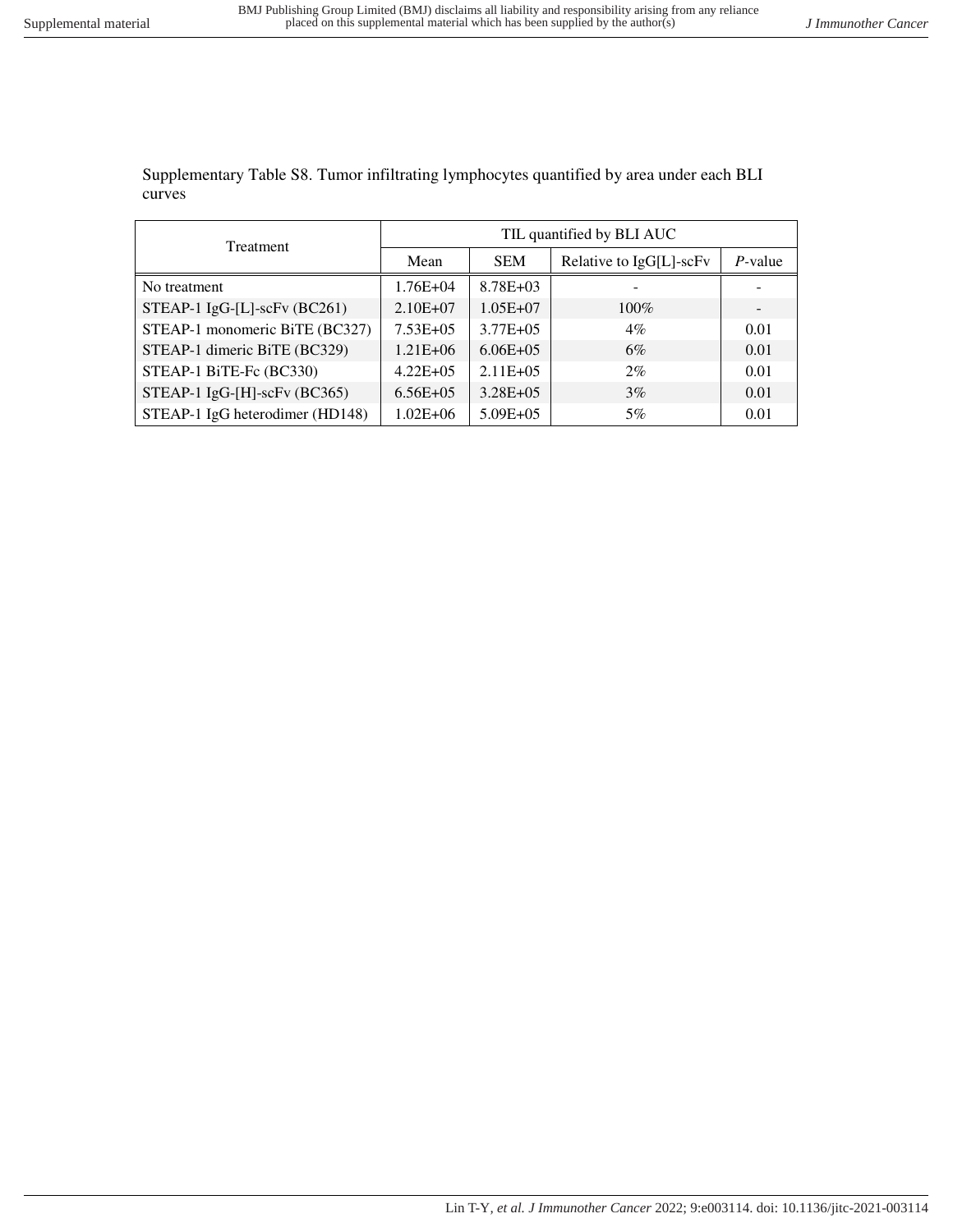Supplementary Fig. S1. Characteristics of rehumanized anti-STEAP1 monoclonal antibodies and STEAP1 T cell-engaging bispecific antibodies

(A) Mean fluorescence intensities (MFIs) of STEAP1 IgG antibody binding to TC-32 EFT cell line, analyzed by flow cytometry. The MFI of unstained control was set to 5. (B) Binding avidity of humanized STEAP1 IgG clones following repeated cycles of washing using PBS/EDTA as dissociation buffer.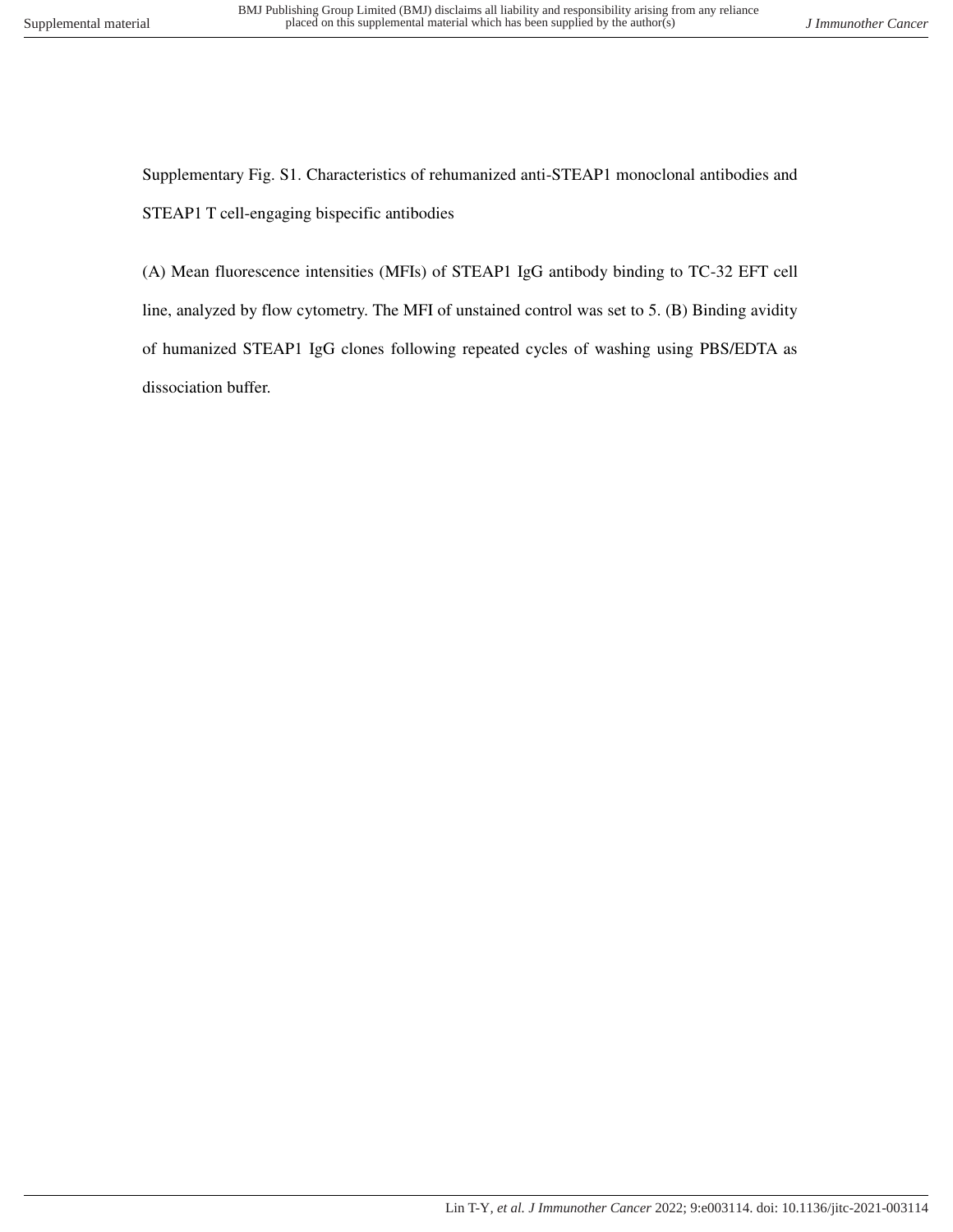Supplementary Fig. S2. Properties of anti-STEAP1 T cell-engaging bispecific antibodies.

(A) Purity of STEAP1 BsAb BC261 by SEC-HPLC. (B) STEAP1 BsAb binding to STEAP1(+)

tumor cell lines analyzed by flow cytometry. The MFI of unstained control was set to 5.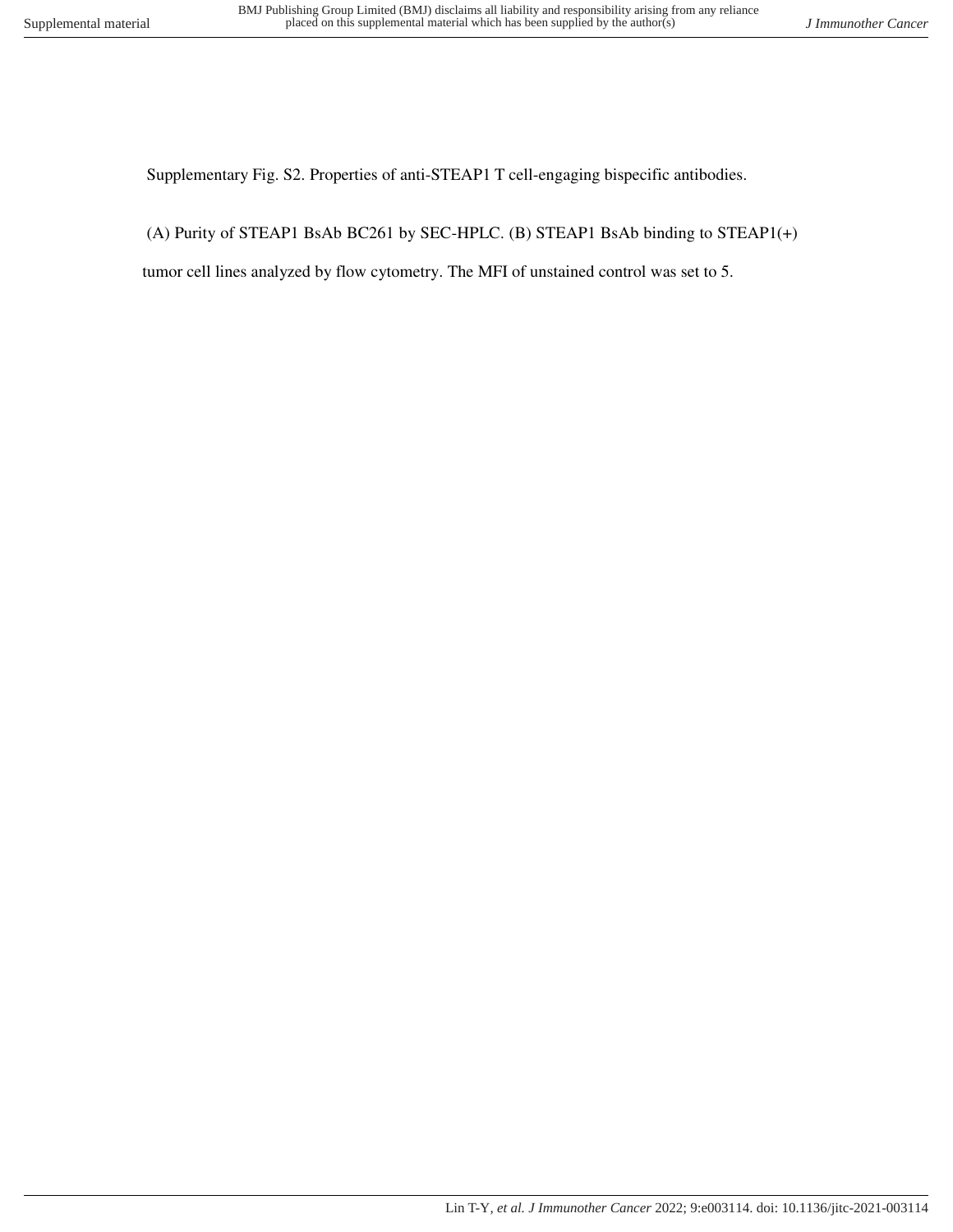Supplementary Fig. S3. *In vitro* BC261 antibody-dependent T cell mediated cytotoxicity against STEAP1(+) canine osteosarcoma cell lines.

- (A) Antibody-dependent T cell mediated cytotoxicity (ADTC) as a function of increasing doses
- of BC261 against canine osteosarcoma cell lines. Effector to target cell ratio (ET ratio) was 10:1.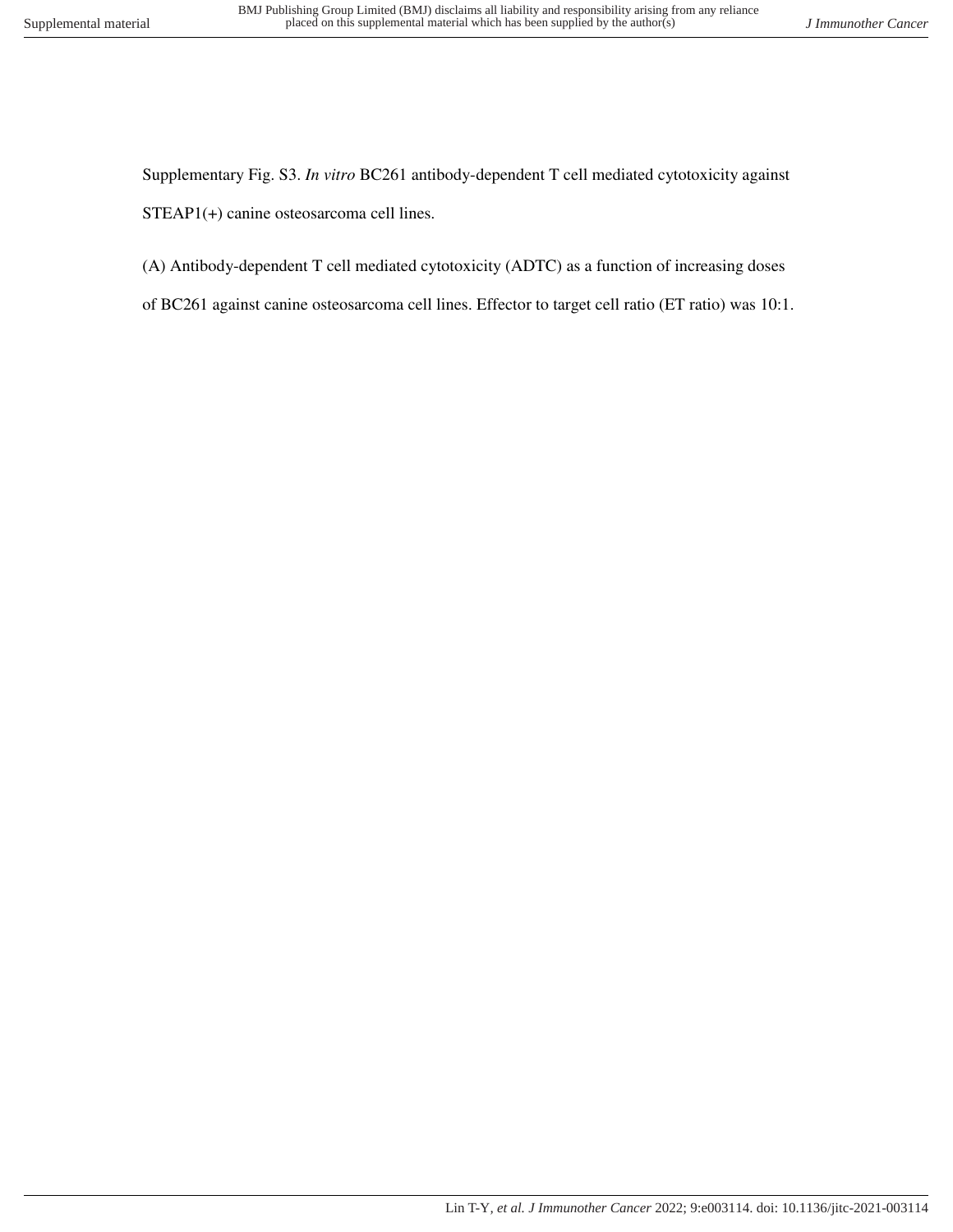Supplementary Fig. S4. *In vivo* TH1 cell cytokine release after STEAP1 BsAb armed T cells treatment.

- (A) BC261 armed T cells (10 $\mu$ g of BC261/2x10<sup>7</sup> T cell) were administered in mice bearing EFT
- PDX (ES3a), and serum cytokine levels were measured at different time points post treatment.
- (B) *In vivo* cytokine release was compared among groups by analyzing each AUC.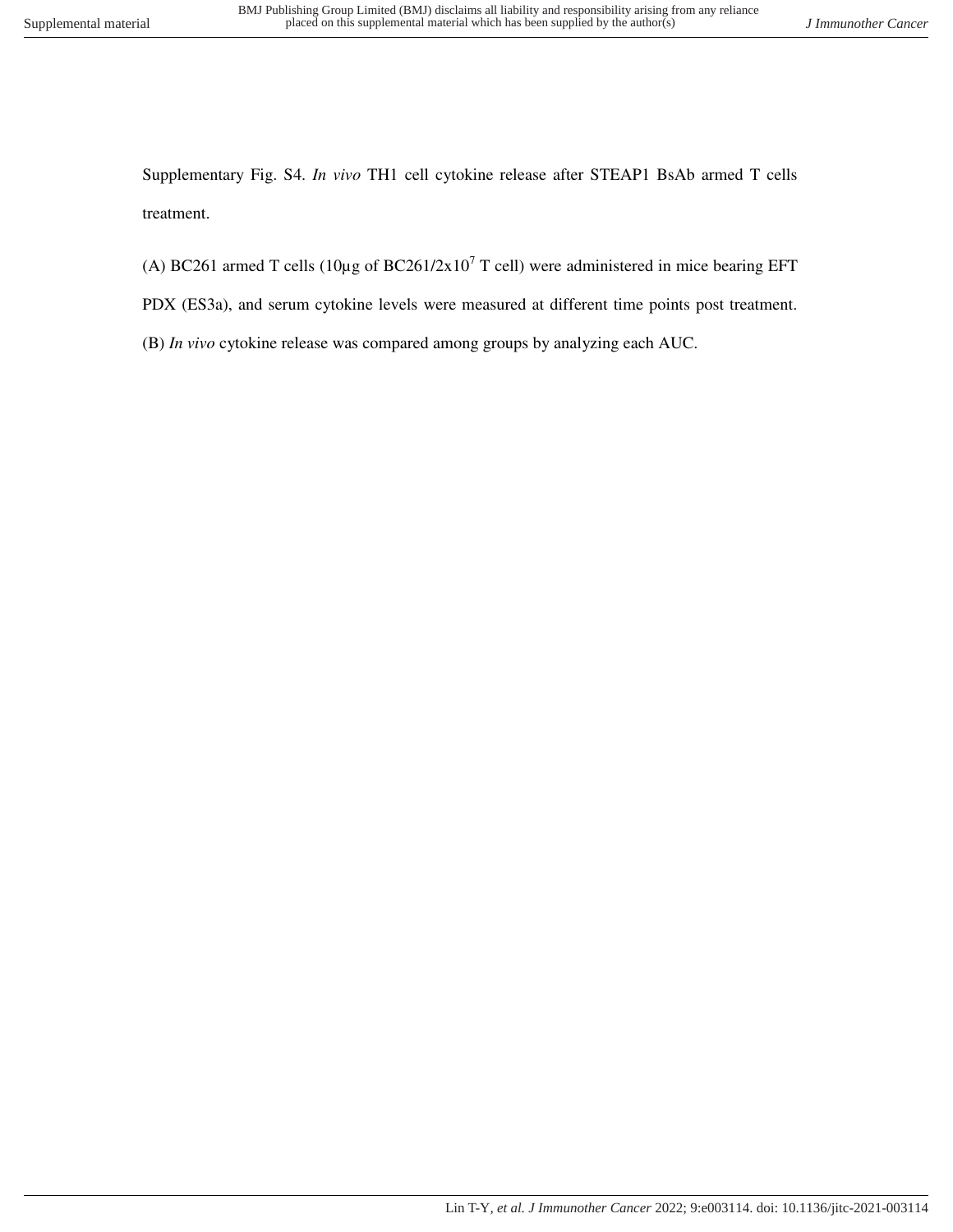Supplementary Fig. S5. In vivo anti-tumor efficacy: dose titration of BC261

(A) Decreasing doses of BC261 were administered with  $2x10^6$  T cells twice per week for 2-3 weeks. Subcutaneous IL-2 (1000 IU) was supplemented with each T cell injection. (B) *In vivo* anti-tumor effect of decreasing doses of STEAP1 BsAb BC261 against TC-32 cell line xenografts. (C) Monitoring of relative body weight after treatment. (D) Survival curves for the mice treated with decreasing doses of BC261.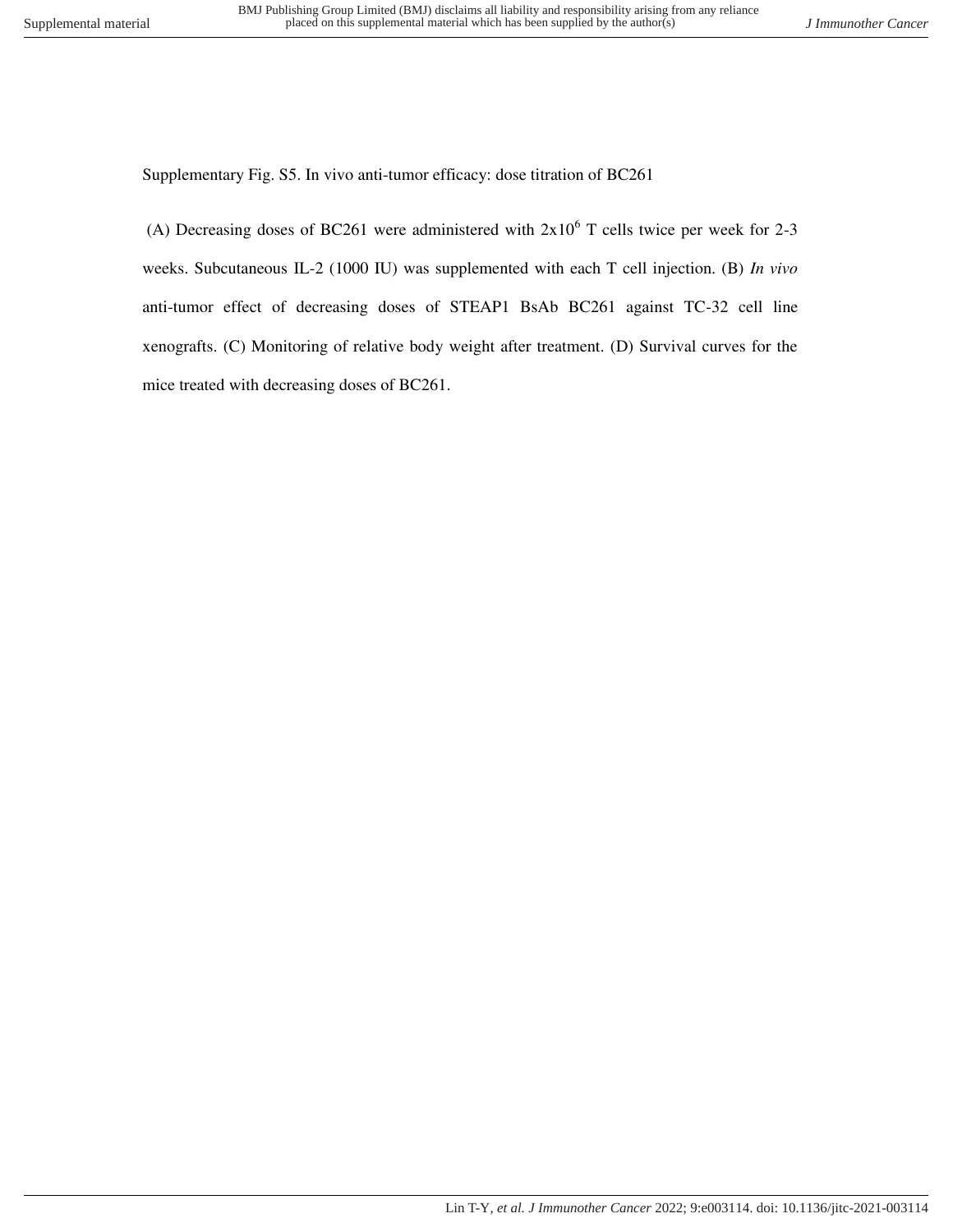Supplementary Fig. S6. *In vivo* anti-tumor effect of BC261 against STEAP1(+) EFT.

(A)  $10\mu$ g of BC261 was administered with  $2x10^7$  of T cells twice per week for 2-3 weeks to treat EFT PDXs. Subcutaneous IL-2 (1000 IU) was supplemented with each T cell injection. (B) *In vivo* anti-tumor effect of BC261 against EFT PDX ES03a. (C) *In vivo* anti-tumor effect of BC261 against EFT PDX ES15a. Tumor growth, relative body weight, and overall survival after treatment were plotted.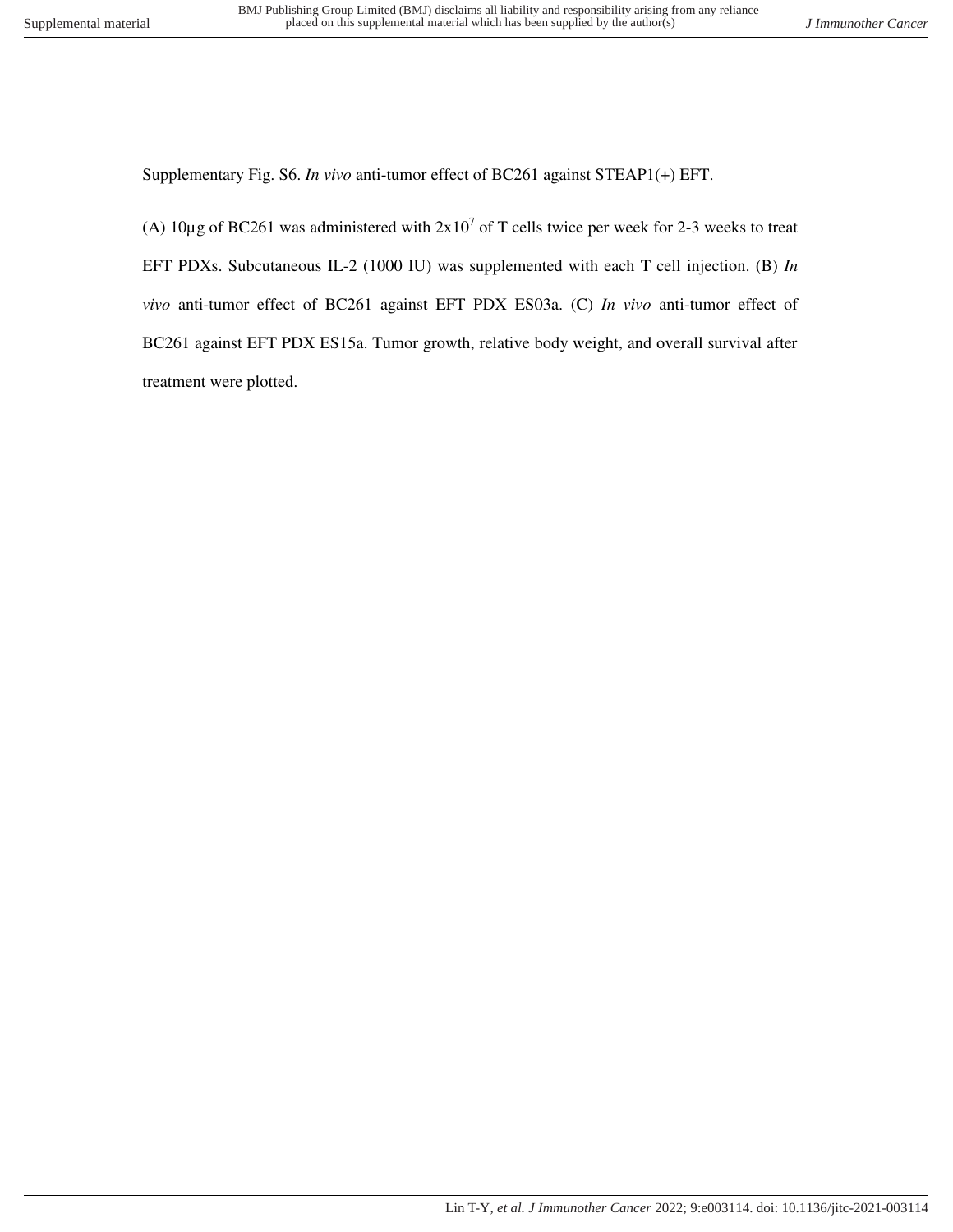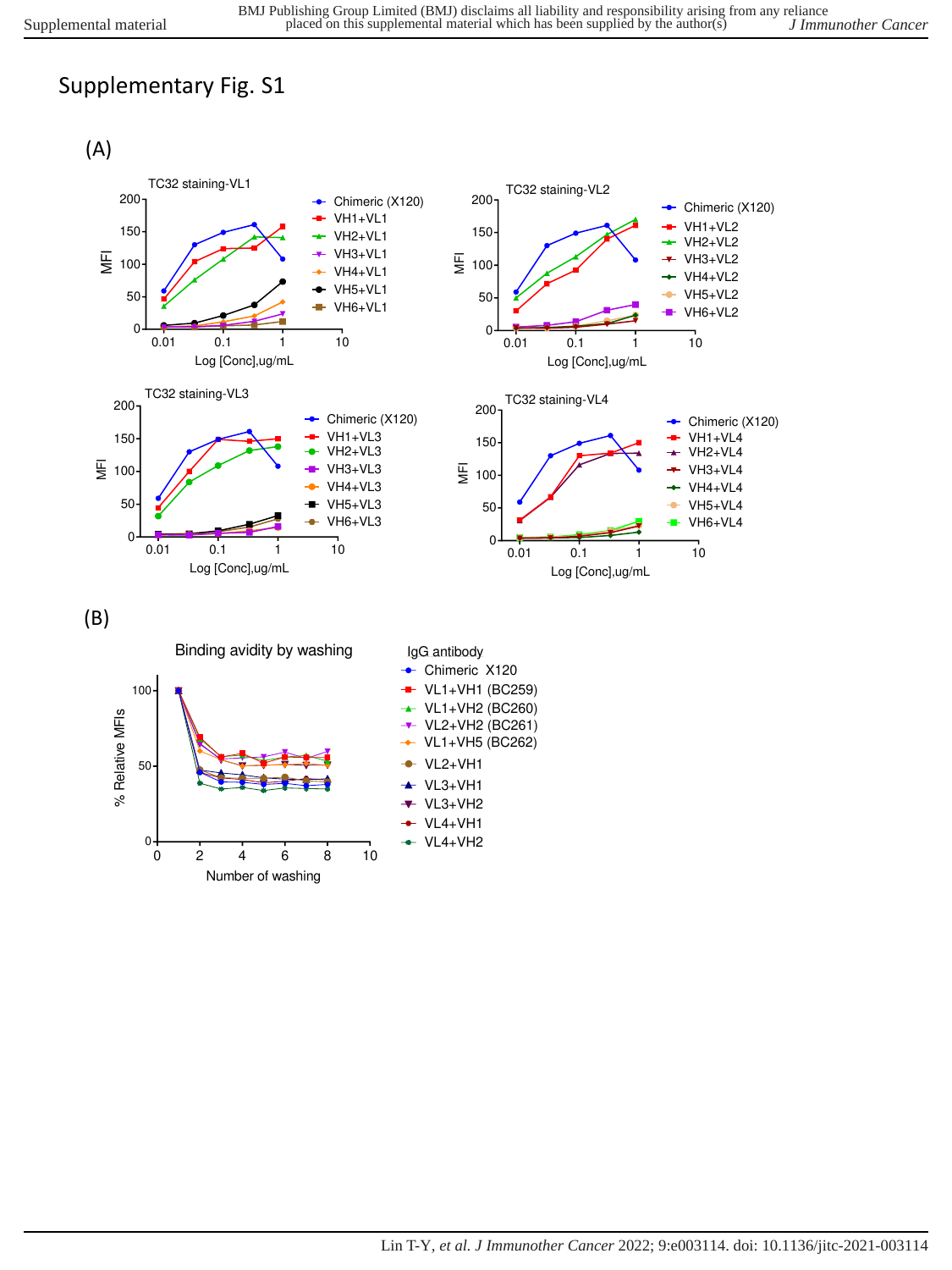





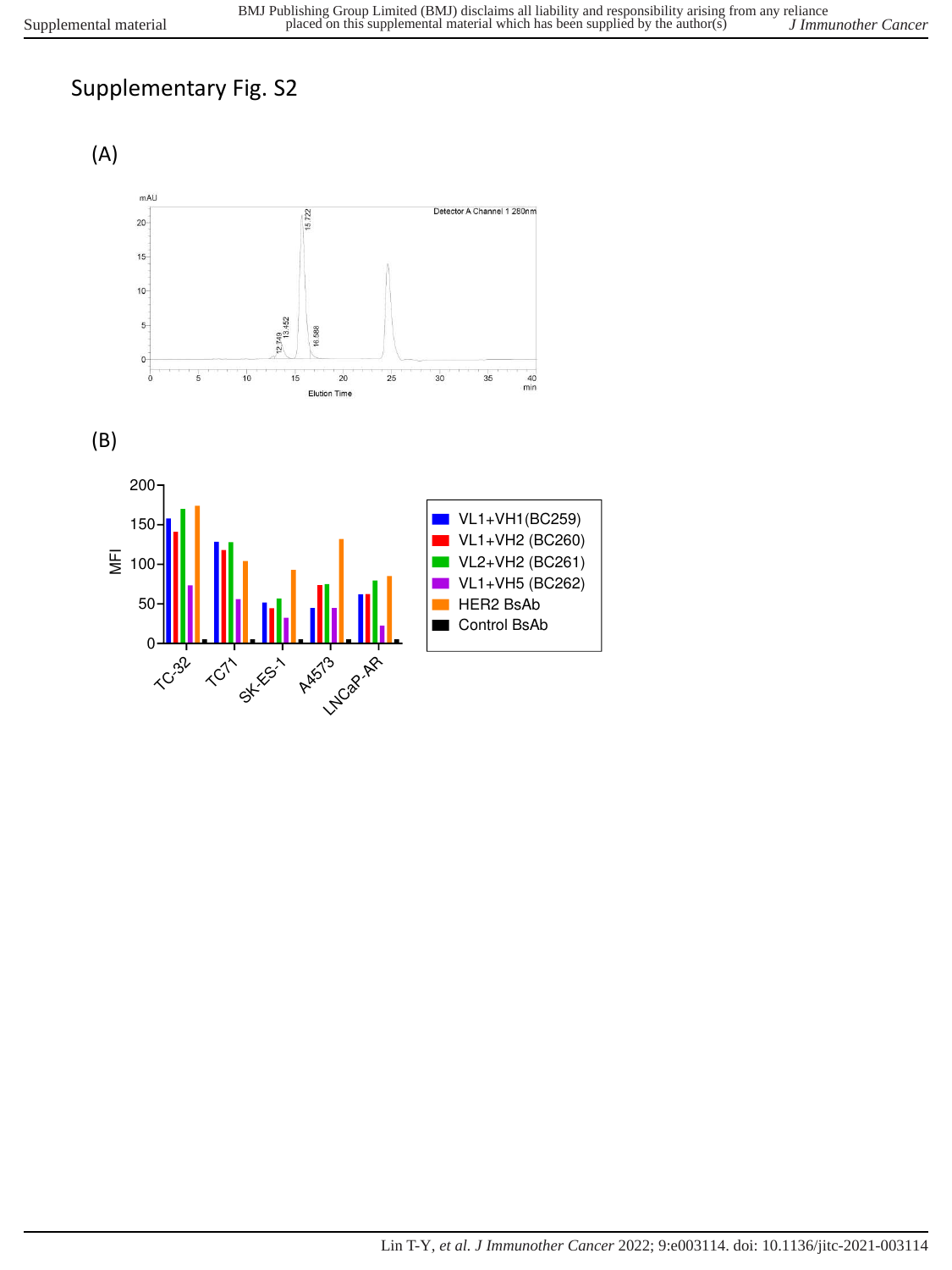(A)

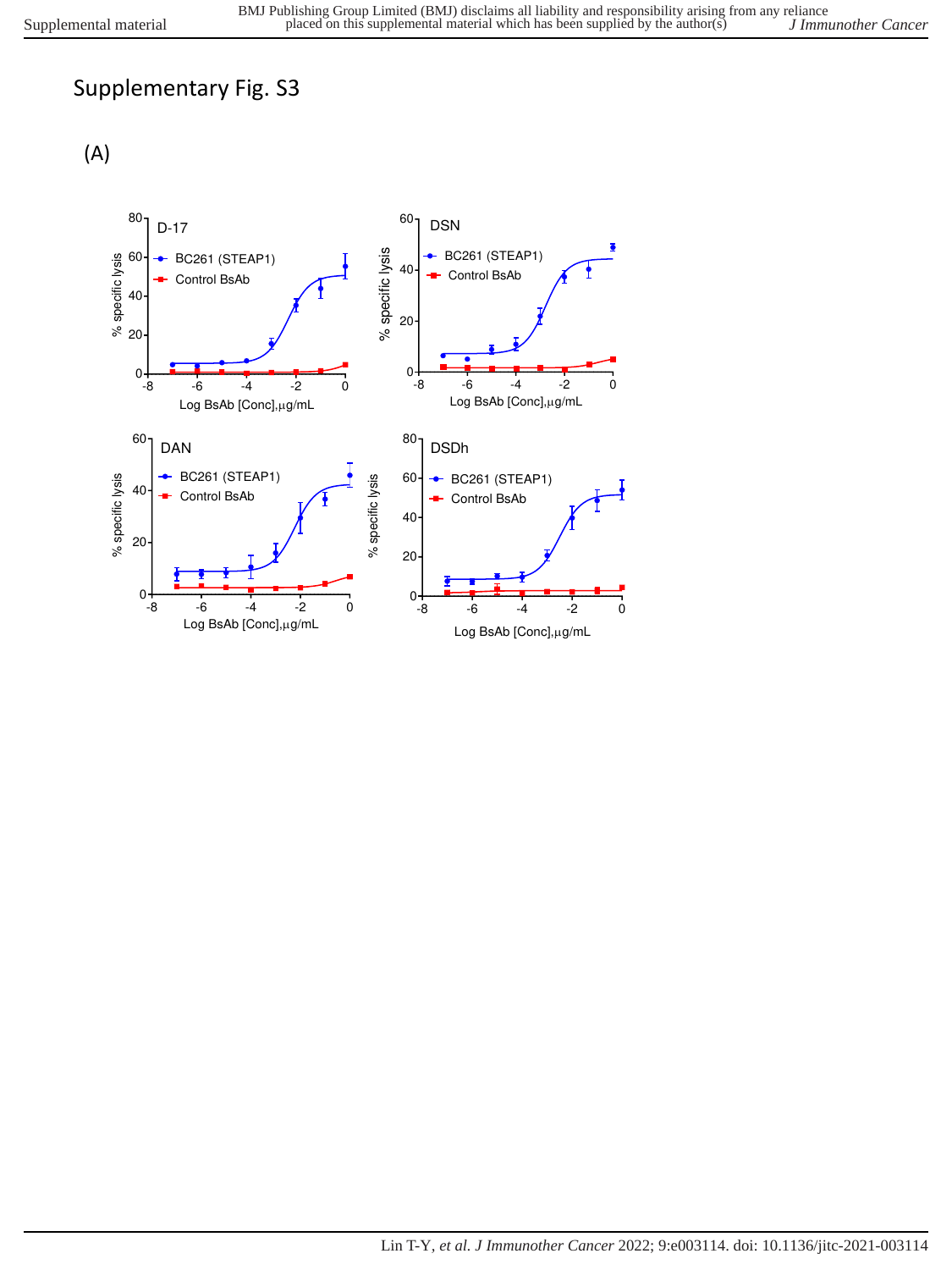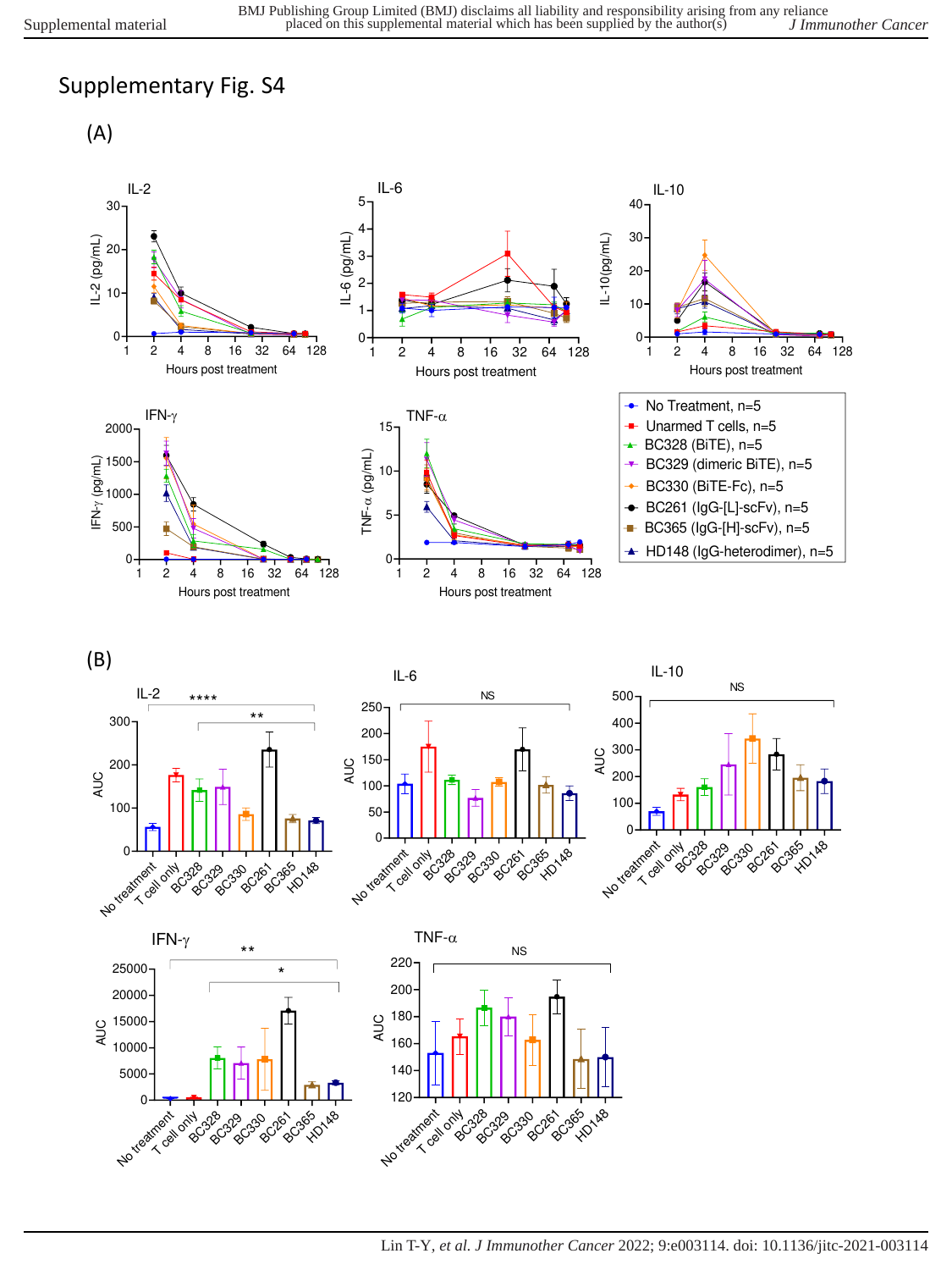